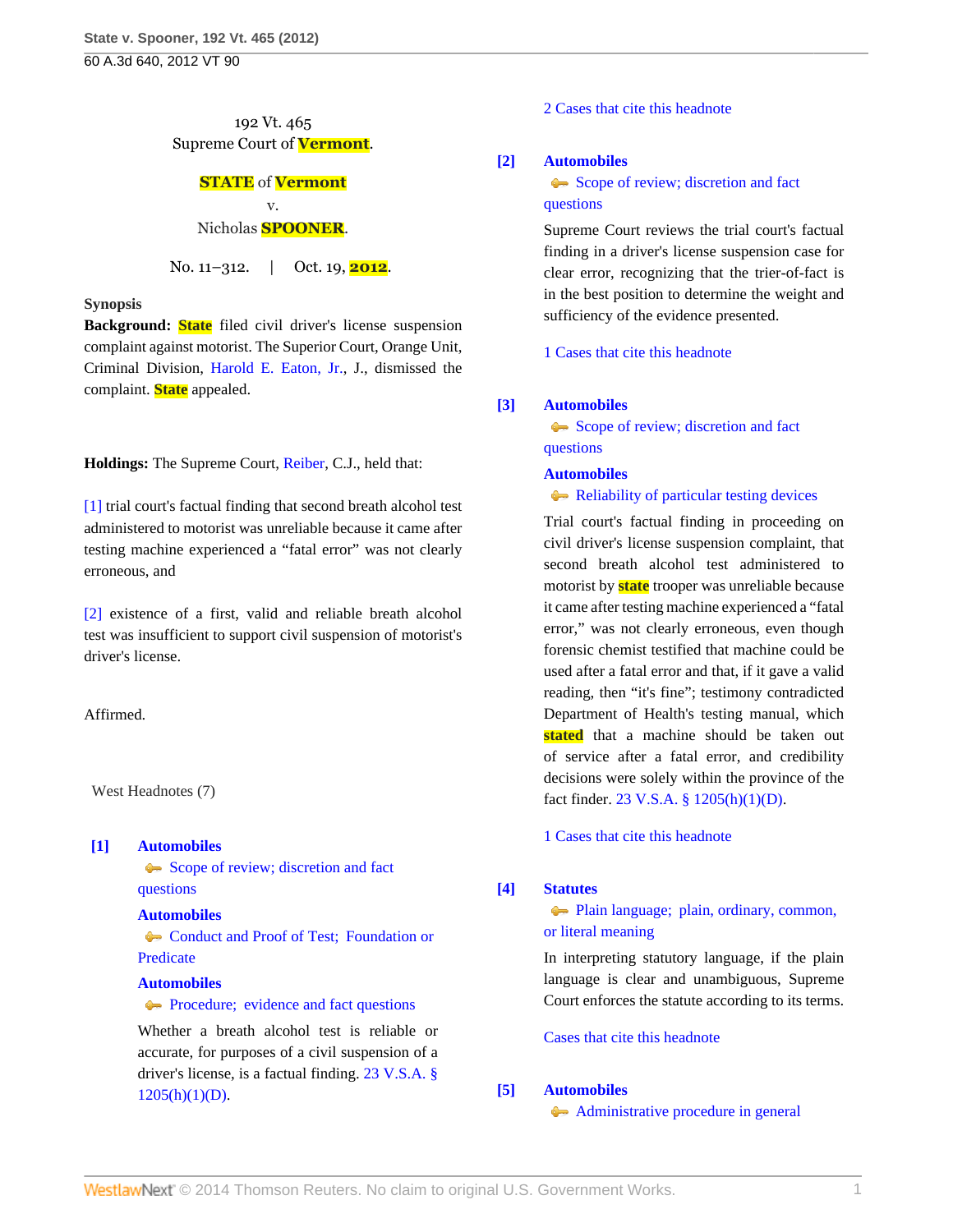Under **Vermont** law, a civil driver's license suspension proceeding is a summary proceeding designed to rapidly remove potentially dangerous drivers from public roadways.

[Cases that cite this headnote](http://www.westlaw.com/Link/RelatedInformation/DocHeadnoteLink?docGuid=Ida65e22e1a1d11e2b60bb297d3d07bc5&headnoteId=202891996100520131110080755&originationContext=document&vr=3.0&rs=cblt1.0&transitionType=CitingReferences&contextData=(sc.Search))

### <span id="page-1-0"></span>**[\[6\]](#page-3-2) [Automobiles](http://www.westlaw.com/Browse/Home/KeyNumber/48A/View.html?docGuid=Ida65e22e1a1d11e2b60bb297d3d07bc5&originationContext=document&vr=3.0&rs=cblt1.0&transitionType=DocumentItem&contextData=(sc.Search))**

[Intoxication and implied consent in general](http://www.westlaw.com/Browse/Home/KeyNumber/48Ak144.2(10.2)/View.html?docGuid=Ida65e22e1a1d11e2b60bb297d3d07bc5&originationContext=document&vr=3.0&rs=cblt1.0&transitionType=DocumentItem&contextData=(sc.Search))

Existence of a first, valid and reliable breath alcohol test was insufficient to support civil suspension of motorist's driver's license in light of unreliable second test, which was performed after testing machine experienced a "fatal error"; civil suspension statute gave motorist a right to a second test, and clearly called on trial judge to review the reliability of any tests performed and **State's** compliance with the testing statute. [23 V.S.A. §§ 1202,](http://www.westlaw.com/Link/Document/FullText?findType=L&pubNum=1000883&cite=VTST23S1202&originatingDoc=Ida65e22e1a1d11e2b60bb297d3d07bc5&refType=LQ&originationContext=document&vr=3.0&rs=cblt1.0&transitionType=DocumentItem&contextData=(sc.Search)) [1205\(h\)\(1\)\(E\).](http://www.westlaw.com/Link/Document/FullText?findType=L&pubNum=1000883&cite=VTST23S1205&originatingDoc=Ida65e22e1a1d11e2b60bb297d3d07bc5&refType=SP&originationContext=document&vr=3.0&rs=cblt1.0&transitionType=DocumentItem&contextData=(sc.Search)#co_pp_b4e500006fdf6)

[2 Cases that cite this headnote](http://www.westlaw.com/Link/RelatedInformation/DocHeadnoteLink?docGuid=Ida65e22e1a1d11e2b60bb297d3d07bc5&headnoteId=202891996100620131110080755&originationContext=document&vr=3.0&rs=cblt1.0&transitionType=CitingReferences&contextData=(sc.Search))

#### <span id="page-1-1"></span>**[\[7\]](#page-3-3) [Statutes](http://www.westlaw.com/Browse/Home/KeyNumber/361/View.html?docGuid=Ida65e22e1a1d11e2b60bb297d3d07bc5&originationContext=document&vr=3.0&rs=cblt1.0&transitionType=DocumentItem&contextData=(sc.Search))**

[Superfluousness](http://www.westlaw.com/Browse/Home/KeyNumber/361k1156/View.html?docGuid=Ida65e22e1a1d11e2b60bb297d3d07bc5&originationContext=document&vr=3.0&rs=cblt1.0&transitionType=DocumentItem&contextData=(sc.Search))

Generally, Supreme Court does not construe a statute in a way that renders a significant part of it pure surplusage.

[Cases that cite this headnote](http://www.westlaw.com/Link/RelatedInformation/DocHeadnoteLink?docGuid=Ida65e22e1a1d11e2b60bb297d3d07bc5&headnoteId=202891996100720131110080755&originationContext=document&vr=3.0&rs=cblt1.0&transitionType=CitingReferences&contextData=(sc.Search))

#### **Attorneys and Law Firms**

**\*\*641** Michael Kainen, Orange County Deputy **State's** Attorney, Chelsea, for Plaintiff–Appellant.

[Matthew F. Valerio,](http://www.westlaw.com/Link/Document/FullText?findType=h&pubNum=176284&cite=0193914301&originatingDoc=Ida65e22e1a1d11e2b60bb297d3d07bc5&refType=RQ&originationContext=document&vr=3.0&rs=cblt1.0&transitionType=DocumentItem&contextData=(sc.Search)) Defender General, Anna Saxman, Deputy Defender General, and Robert Reagan, Legal Intern, Montpelier, for Defendant–Appellee.

Present: [REIBER](http://www.westlaw.com/Link/Document/FullText?findType=h&pubNum=176284&cite=0141970501&originatingDoc=Ida65e22e1a1d11e2b60bb297d3d07bc5&refType=RQ&originationContext=document&vr=3.0&rs=cblt1.0&transitionType=DocumentItem&contextData=(sc.Search)), C.J., [DOOLEY](http://www.westlaw.com/Link/Document/FullText?findType=h&pubNum=176284&cite=0264531601&originatingDoc=Ida65e22e1a1d11e2b60bb297d3d07bc5&refType=RQ&originationContext=document&vr=3.0&rs=cblt1.0&transitionType=DocumentItem&contextData=(sc.Search)), [SKOGLUND](http://www.westlaw.com/Link/Document/FullText?findType=h&pubNum=176284&cite=0197190101&originatingDoc=Ida65e22e1a1d11e2b60bb297d3d07bc5&refType=RQ&originationContext=document&vr=3.0&rs=cblt1.0&transitionType=DocumentItem&contextData=(sc.Search)) and [BURGESS](http://www.westlaw.com/Link/Document/FullText?findType=h&pubNum=176284&cite=0119873701&originatingDoc=Ida65e22e1a1d11e2b60bb297d3d07bc5&refType=RQ&originationContext=document&vr=3.0&rs=cblt1.0&transitionType=DocumentItem&contextData=(sc.Search)), JJ., and ZONAY, Supr. J., Specially Assigned.

#### **Opinion**

#### [REIBER,](http://www.westlaw.com/Link/Document/FullText?findType=h&pubNum=176284&cite=0141970501&originatingDoc=Ida65e22e1a1d11e2b60bb297d3d07bc5&refType=RQ&originationContext=document&vr=3.0&rs=cblt1.0&transitionType=DocumentItem&contextData=(sc.Search)) C.J.

**\*467** ¶ 1. The **State** of **Vermont** appeals from the trial court's dismissal of a civil driver's license suspension complaint. The trial court found that the statutory requirements for civil suspension had not been met. We affirm.

**\*\*642** ¶ 2. The following facts are uncontested. On April 30, 2011, at 11:51 p.m., defendant was stopped in Newbury by **Vermont State** Trooper David Shaffer after ignoring a "Road Closed—High Water" sign and crossing a flooded roadway. Trooper Shaffer, smelling alcohol, asked defendant to perform a preliminary breath test and field sobriety tests. Based on the results of those preliminary tests, defendant was taken to the Bradford Police Department, where Trooper Shaffer performed a series of breath tests with the station's DataMaster DMT blood-alcohol-content-measurement device.<sup>[1](#page-4-0)</sup>

<span id="page-1-2"></span>¶ 3. At 1:51 a.m., Trooper Shaffer obtained a reading of .101 from the first DMT test. Defendant requested a second test. At 1:52 a.m., the DMT device returned a reading of "standard out of range." Trooper Shaffer attempted to perform a third test, but received a report of "invalid sample" at 1:59 a.m. On the fourth try, at 2:01 a.m., the DMT reported a blood-alcohol content of **\*468** . 109. Defendant was informed of his right to obtain an independent test.

¶ 4. Defendant was processed for driving while under the influence, and the **State** sought civil suspension of defendant's license. On August 3, 2011, a final civil suspension hearing was held pursuant to [23 V.S.A. § 1205\(h\).](http://www.westlaw.com/Link/Document/FullText?findType=L&pubNum=1000883&cite=VTST23S1205&originatingDoc=Ida65e22e1a1d11e2b60bb297d3d07bc5&refType=SP&originationContext=document&vr=3.0&rs=cblt1.0&transitionType=DocumentItem&contextData=(sc.Search)#co_pp_f383000077b35) At the hearing, defendant argued primarily that the statutory requirements for civil suspension had not been met. In particular, defendant raised the following issues: (1) whether valid and reliable testing methods were used and whether the results of the tests were accurate and accurately evaluated, and (2) whether the requirements of [23 V.S.A. § 1202](http://www.westlaw.com/Link/Document/FullText?findType=L&pubNum=1000883&cite=VTST23S1202&originatingDoc=Ida65e22e1a1d11e2b60bb297d3d07bc5&refType=LQ&originationContext=document&vr=3.0&rs=cblt1.0&transitionType=DocumentItem&contextData=(sc.Search)) were satisfied. Most specifically, defendant contended that he did not receive the statutorily permitted second test under §  $1202(d)(5)$ , which allows a motorist who submits to an evidentiary breath test to "elect to have a second infrared test administered immediately after receiving the results of the first test." Defendant argued that the second test was invalid because it was not taken in compliance with the testing procedure adopted by the **Vermont** Criminal Justice Training Council and the **Vermont** Department of Health in the DataMaster DMT Addendum to its breath testing manual.

¶ 5. The manual, which dictates the proper operating procedures for DMT testing, specifies that DMT devices can experience fatal and nonfatal errors. Nonfatal errors are those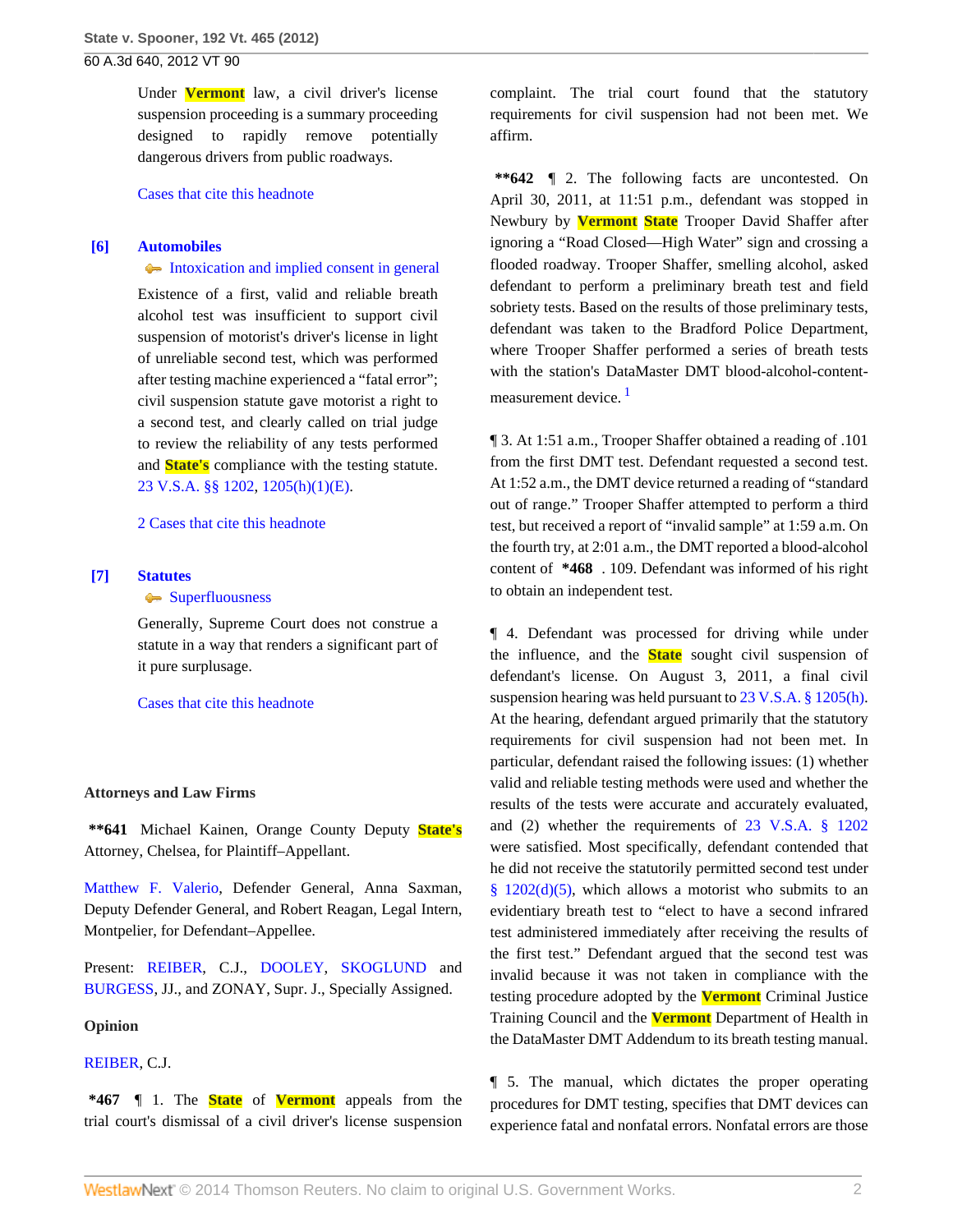that "may be remedied by the test operator," and once "the error has been cleared," the testing procedure can be resumed. When a fatal error occurs, however, the manual provides that the DMT should be designated "out of service" and a detailed message should be left for the DMT supervisor. The manual **states** that a report of "standard out of range" is a fatal error. After receiving a fatal error, the manual instructs that the officer should "proceed to a different DataMaster," and, "[i]f another DataMaster is not reasonably available, blood may be drawn." The manual's **stated** objective is for police officers to operate the DMT machine "in accordance with the specified procedure incorporated in this training."

¶ 6. At the final merits hearing, the **State** presented testimony from its forensic chemist, Amanda Bolduc. Ms. Bolduc testified that she believed that the DMT device was "functioning properly at the time of the test[s]" and that there was no reason to doubt the reliability of the result **\*\*643** obtained from the successive test effort **\*469** that yielded the .109 BAC. Although the manual indicates that a machine should be taken out of service following the receipt of a fatal error, such as a "standard out of range" reading, Ms. Bolduc opined that if an officer tries the device again and it gives a valid reading, "it's fine." She noted that the Department of Health's manual uses the word "should" not "must" when describing the procedures to follow after obtaining a "standard out of range" reading. During cross-examination of Ms. Bolduc, defendant sought to cast doubt on the reliability of the majority of DMT machines and the validity of their test results, questioning Ms. Bolduc about her own expressed frustration with the devices, their malfunctions and glitches, and in particular, her dissatisfaction with one device that emitted plumes of smoke when turned on.

¶ 7. In a memorandum of law submitted after the final hearing, the **State** contended that Ms. Bolduc's testimony established that the testing methods complied with the Department of Health's rules. As a result, the **State** maintained, the testing methods and results were entitled to a presumption of validity, reliability, and accuracy.

¶ 8. The trial court dismissed the **State's** contention that use of the term "should" in the Department of Health's manual allowed the officer to exercise his own discretion with respect to the testing procedure. The court determined that the **State** did not comply with its own testing procedures and that this failure to adhere to the protocol deprived defendant of a valid and reliable second test as required by [§ 1202](http://www.westlaw.com/Link/Document/FullText?findType=L&pubNum=1000883&cite=VTST23S1202&originatingDoc=Ida65e22e1a1d11e2b60bb297d3d07bc5&refType=LQ&originationContext=document&vr=3.0&rs=cblt1.0&transitionType=DocumentItem&contextData=(sc.Search)). Noting that the civil-suspension statute requires compliance with the testing statute, the trial court found the **State** had failed to adequately establish the elements necessary for the civil suspension and dismissed the complaint. The **State** appealed.

¶ 9. The **State** urges two primary grounds for reversal. First, the **State** argues that the officer's failure to administer the second breath test in compliance with the **State's** own training manuals is insufficient grounds to deem the second test unreliable, and thus inadmissible. The court cannot, the **State** maintains, "exclude" breath-test results based on the "mere possibility" of inaccuracy. Second, the **State** contends that the first breath test was reliable—notwithstanding the later nonfatal and fatal error messages—and was, in and of itself, sufficient to sustain a civil suspension of the defendant's license. Neither argument is availing.

**\*470** ¶ 10. As a threshold matter, we note that the trial court predicated its dismissal of the civil-suspension complaint not on the admission or exclusion of any breath-test evidence but rather on the **State's** failure to comply with every element of the civil-suspension regime. The trial court found that the trooper's departure from the Department of Health's operating protocol undermined the reliability of the later breath test effort that yielded a BAC result. That irregularity, the court reasoned, deprived defendant of a statutory right to a valid and reliable second test, negating an element necessary to sustain the **State's** civil complaint.

<span id="page-2-1"></span><span id="page-2-0"></span>**[\[1\]](#page-0-1) [\[2](#page-0-2)]** ¶ 11. The trial court's determinations represent both findings of fact and conclusions of law, which we analyze according to their respective standards of review. Under the civil-suspension statute, a trial court is expressly authorized to consider the reliability of testing procedures and the accuracy of results. See §  $1205(h)(1)(D)$  (final-hearing issues include "whether the testing methods used were valid and reliable, and whether the test results were accurate and accurately evaluated"). Whether a test is reliable or accurate is a factual finding. We review **\*\*644** the trial court's factual finding for clear error, "recognizing that the trier-of-fact is in the best position to determine the weight and sufficiency of the evidence presented." *State v. Santaw,* 2010 **VT** [111, ¶ 6, 189](http://www.westlaw.com/Link/Document/FullText?findType=Y&serNum=2024172508&pubNum=7691&originationContext=document&vr=3.0&rs=cblt1.0&transitionType=DocumentItem&contextData=(sc.Search)) **Vt**[. 546, 12](http://www.westlaw.com/Link/Document/FullText?findType=Y&serNum=2024172508&pubNum=7691&originationContext=document&vr=3.0&rs=cblt1.0&transitionType=DocumentItem&contextData=(sc.Search)) **A**.**3d** 548 (mem.).

<span id="page-2-2"></span>**[\[3\]](#page-0-0)** ¶ 12. The trial court's assessment of the tests' reliability necessarily involved an assessment of the credibility of Ms. Bolduc's testimony. Ms. Bolduc testified that if a fatal error occurs during an officer's administration of a DMT breath test, the officer may try another test, and if the machine works during that test, "it's fine." This testimony contradicted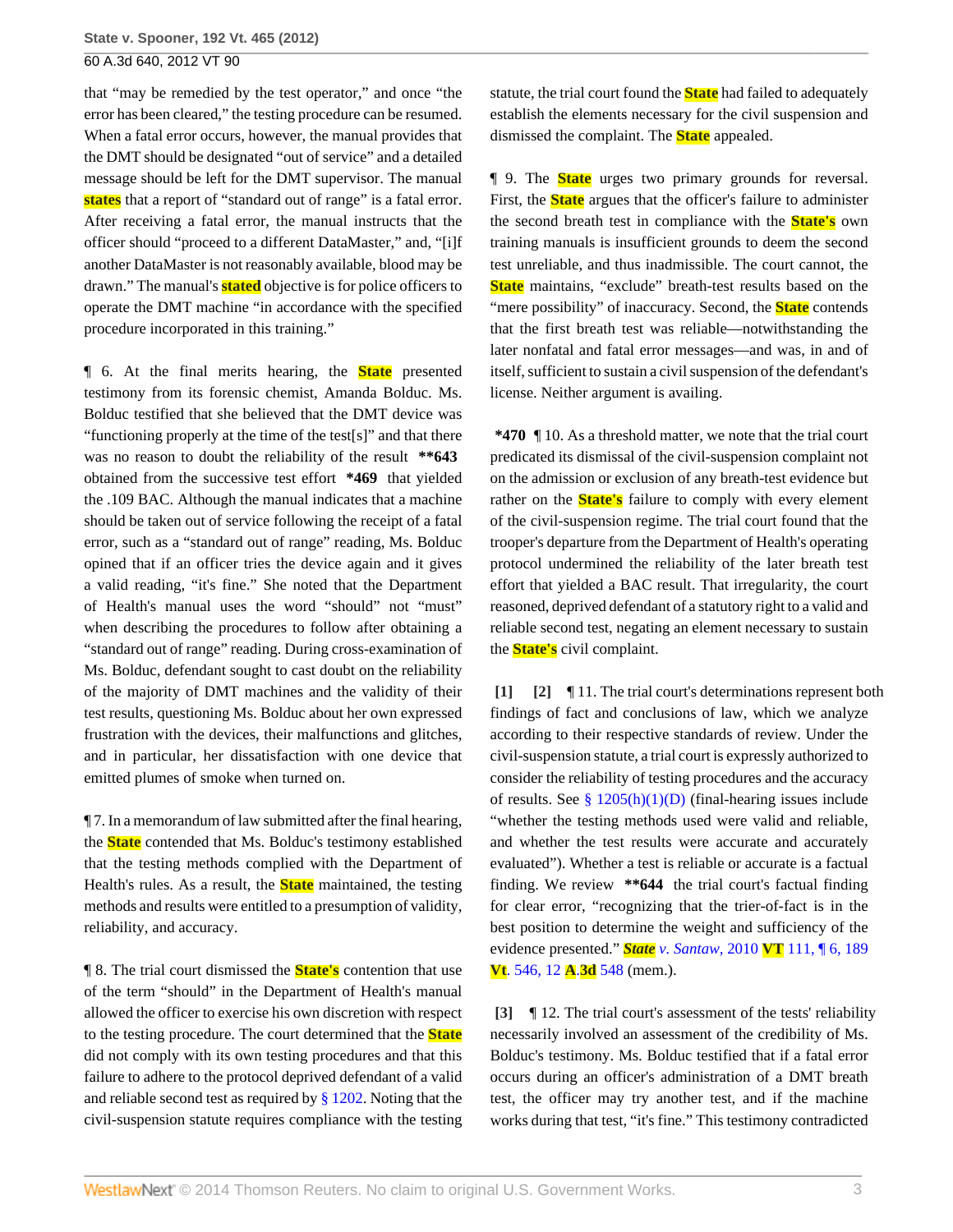the Department of Health's manual, which provides that, in the event of a fatal error, the machine should be taken out of service, presumably because the machine did not operate properly. Because credibility determinations are solely within the province of the fact finder, *[Omega Optical, Inc. v. Chroma](http://www.westlaw.com/Link/Document/FullText?findType=Y&serNum=2002239280&pubNum=162&fi=co_pp_sp_162_1071&originationContext=document&vr=3.0&rs=cblt1.0&transitionType=DocumentItem&contextData=(sc.Search)#co_pp_sp_162_1071) Tech. Corp.,* 174 **Vt**[. 10, 20–21, 800 A.2d 1064, 1071 \(2002\)](http://www.westlaw.com/Link/Document/FullText?findType=Y&serNum=2002239280&pubNum=162&fi=co_pp_sp_162_1071&originationContext=document&vr=3.0&rs=cblt1.0&transitionType=DocumentItem&contextData=(sc.Search)#co_pp_sp_162_1071), the court did not err in choosing to discredit Ms. Bolduc's testimony where it directly contradicted the **State's** own training manual. The court properly grounded its decision that the second test to actually yield a result was not conducted in a valid or reliable manner in accord with a methodology **\*471** prescribed by the Department of Health. The finding is supported by the record below and is not clearly erroneous.

<span id="page-3-4"></span>¶ 13. It is true, as the **State** points out, that "[e]vidence that the test was taken and evaluated in compliance with rules adopted by the department of health shall be prima facie evidence that the testing methods used were valid and reliable and that the test results are accurate and were accurately evaluated." §  $1205(h)(1)(D)$  $1205(h)(1)(D)$  $1205(h)(1)(D)$ .<sup>2</sup> Here, however, the second successful test was definitively *not* conducted in compliance with the **State's** own procedures. Where an officer does not comply with operating procedures, the fact finder is free to find the converse of that presumption.

<span id="page-3-0"></span>**[\[4\]](#page-0-3)** ¶ 14. On appeal, the **State** also argues that the validity of the second test's results was immaterial because the first breath test was reliable and therefore sufficient on its own to sustain a civil suspension. The trial court found that a reliable second test was a necessary element of the civil-suspension procedure that the **State** failed to establish. We review such a conclusion of law de novo. See e.g., *State [v. Therrien,](http://www.westlaw.com/Link/Document/FullText?findType=Y&serNum=2026459528&pubNum=7691&originationContext=document&vr=3.0&rs=cblt1.0&transitionType=DocumentItem&contextData=(sc.Search))* 2011 **VT** [120, ¶ 9, 191](http://www.westlaw.com/Link/Document/FullText?findType=Y&serNum=2026459528&pubNum=7691&originationContext=document&vr=3.0&rs=cblt1.0&transitionType=DocumentItem&contextData=(sc.Search)) **Vt**. 24, 38 **A**.**3d** 1129 ("The interpretation of a statute is a question of law that we review de novo."). In interpreting statutory language, "if the plain language is clear and unambiguous, we enforce the statute according to its terms." *[Id.](http://www.westlaw.com/Link/Document/FullText?findType=Y&serNum=2026459528&originationContext=document&vr=3.0&rs=cblt1.0&transitionType=DocumentItem&contextData=(sc.Search))* (citation omitted). We also have recognized that "legislative intent is most truly derived from a consideration of not only the particular statutory language, but from the entire enactment, its reason, purpose and consequences." *State v. Robitaille,* 2011 **VT** [135, ¶ 12, 191](http://www.westlaw.com/Link/Document/FullText?findType=Y&serNum=2026679529&pubNum=7691&originationContext=document&vr=3.0&rs=cblt1.0&transitionType=DocumentItem&contextData=(sc.Search)) **Vt**. 91, 38 **A**.**3d** [52](http://www.westlaw.com/Link/Document/FullText?findType=Y&serNum=2026679529&pubNum=7691&originationContext=document&vr=3.0&rs=cblt1.0&transitionType=DocumentItem&contextData=(sc.Search)) (quotation omitted).

<span id="page-3-1"></span>**[\[5\]](#page-0-4)** ¶ 15. Under **Vermont** law, a civil suspension is a summary proceeding designed to rapidly remove potentially dangerous drivers from public roadways. *State [v. Anderson,](http://www.westlaw.com/Link/Document/FullText?findType=Y&serNum=2006986122&pubNum=162&originationContext=document&vr=3.0&rs=cblt1.0&transitionType=DocumentItem&contextData=(sc.Search))* 2005 **VT** 80, ¶ 3, 179 **Vt**[. 43, 890 A.2d 68;](http://www.westlaw.com/Link/Document/FullText?findType=Y&serNum=2006986122&pubNum=162&originationContext=document&vr=3.0&rs=cblt1.0&transitionType=DocumentItem&contextData=(sc.Search)) *State [v. Strong,](http://www.westlaw.com/Link/Document/FullText?findType=Y&serNum=1992056062&pubNum=162&fi=co_pp_sp_162_513&originationContext=document&vr=3.0&rs=cblt1.0&transitionType=DocumentItem&contextData=(sc.Search)#co_pp_sp_162_513)* 158 **Vt**[. 56, 61, 605 A.2d 510, 513 \(1992\)](http://www.westlaw.com/Link/Document/FullText?findType=Y&serNum=1992056062&pubNum=162&fi=co_pp_sp_162_513&originationContext=document&vr=3.0&rs=cblt1.0&transitionType=DocumentItem&contextData=(sc.Search)#co_pp_sp_162_513) ("The summary suspension scheme serves the rational remedial purpose

of protecting **\*\*645** public safety by quickly removing potentially dangerous drivers from the roads."). Under **\*472** the civil-suspension statute, an officer issues a notice of intention to suspend when an evidentiary blood-alcohol test yields a measurement in excess of the legal limit. [§ 1205\(c\)](http://www.westlaw.com/Link/Document/FullText?findType=L&pubNum=1000883&cite=VTST23S1205&originatingDoc=Ida65e22e1a1d11e2b60bb297d3d07bc5&refType=SP&originationContext=document&vr=3.0&rs=cblt1.0&transitionType=DocumentItem&contextData=(sc.Search)#co_pp_4b24000003ba5). In addition to a preliminary hearing, a defendant may request a final hearing to review the merits of the suspension.  $\S 1205(h)$ [\(1\).](http://www.westlaw.com/Link/Document/FullText?findType=L&pubNum=1000883&cite=VTST23S1205&originatingDoc=Ida65e22e1a1d11e2b60bb297d3d07bc5&refType=SP&originationContext=document&vr=3.0&rs=cblt1.0&transitionType=DocumentItem&contextData=(sc.Search)#co_pp_b4e500006fdf6) At the final hearing, a judge is permitted to consider only a narrow range of statutorily-prescribed issues.  $§ 1205(h)(1)$ [\(A\)-\(E\).](http://www.westlaw.com/Link/Document/FullText?findType=L&pubNum=1000883&cite=VTST23S1205&originatingDoc=Ida65e22e1a1d11e2b60bb297d3d07bc5&refType=SP&originationContext=document&vr=3.0&rs=cblt1.0&transitionType=DocumentItem&contextData=(sc.Search)#co_pp_b4e500006fdf6) Among those limited issues a judge must consider are whether the testing methods used to establish a driver's blood-alcohol content were valid and reliable. [§ 1205\(h\)](http://www.westlaw.com/Link/Document/FullText?findType=L&pubNum=1000883&cite=VTST23S1205&originatingDoc=Ida65e22e1a1d11e2b60bb297d3d07bc5&refType=SP&originationContext=document&vr=3.0&rs=cblt1.0&transitionType=DocumentItem&contextData=(sc.Search)#co_pp_b4e500006fdf6) [\(1\)\(D\).](http://www.westlaw.com/Link/Document/FullText?findType=L&pubNum=1000883&cite=VTST23S1205&originatingDoc=Ida65e22e1a1d11e2b60bb297d3d07bc5&refType=SP&originationContext=document&vr=3.0&rs=cblt1.0&transitionType=DocumentItem&contextData=(sc.Search)#co_pp_b4e500006fdf6) The judge also must determine whether the **State** complied with the requirements of the blood-alcohol-testing statute, [§ 1202](http://www.westlaw.com/Link/Document/FullText?findType=L&pubNum=1000883&cite=VTST23S1202&originatingDoc=Ida65e22e1a1d11e2b60bb297d3d07bc5&refType=LQ&originationContext=document&vr=3.0&rs=cblt1.0&transitionType=DocumentItem&contextData=(sc.Search)). See [§ 1205\(h\)\(1\)\(E\).](http://www.westlaw.com/Link/Document/FullText?findType=L&pubNum=1000883&cite=VTST23S1205&originatingDoc=Ida65e22e1a1d11e2b60bb297d3d07bc5&refType=SP&originationContext=document&vr=3.0&rs=cblt1.0&transitionType=DocumentItem&contextData=(sc.Search)#co_pp_b4e500006fdf6) Under the testing statute, "[a] person ... may elect to have a second infrared test administered immediately after receiving the results of the first test."  $\frac{8}{9}$  1202(d)(5). The second test serves the obvious purpose of verifying the accuracy of the first. As the trial court observed, this second test must necessarily be as reliable as the first in order for it to serve this function. Thus, read in light of one another,  $\S 1205(h)(1)(D)-(E)$  and  $\S 1202(d)(5)$  dictate that if a person elects to have a second test, the methods of that test are reviewable for validity and reliability by the court at a final civil-suspension hearing.

<span id="page-3-3"></span><span id="page-3-2"></span>**[\[6\]](#page-1-0) [\[7\]](#page-1-1)** ¶ 16. The **State** contends that the existence of a first, valid and reliable test is sufficient for civil suspension. To accept this assertion would render portions of both the testing statute and the civil-suspension review procedures meaningless. See [23 V.S.A. § 1205\(h\)\(1\)\(E\)](http://www.westlaw.com/Link/Document/FullText?findType=L&pubNum=1000883&cite=VTST23S1205&originatingDoc=Ida65e22e1a1d11e2b60bb297d3d07bc5&refType=SP&originationContext=document&vr=3.0&rs=cblt1.0&transitionType=DocumentItem&contextData=(sc.Search)#co_pp_b4e500006fdf6) (permitting final-hearing review of compliance with  $\S 1202$ . "Generally, we do not construe a statute in a way that renders a significant part of it pure surplusage." *[In re Lunde,](http://www.westlaw.com/Link/Document/FullText?findType=Y&serNum=1997049970&pubNum=162&fi=co_pp_sp_162_1315&originationContext=document&vr=3.0&rs=cblt1.0&transitionType=DocumentItem&contextData=(sc.Search)#co_pp_sp_162_1315)* 166 **Vt**. 167, 171, [688 A.2d 1312, 1315 \(1997\)](http://www.westlaw.com/Link/Document/FullText?findType=Y&serNum=1997049970&pubNum=162&fi=co_pp_sp_162_1315&originationContext=document&vr=3.0&rs=cblt1.0&transitionType=DocumentItem&contextData=(sc.Search)#co_pp_sp_162_1315) (quotation omitted). The civilsuspension statute clearly calls on the trial judge to review both the reliability of any evidentiary tests conducted and compliance with [§ 1202](http://www.westlaw.com/Link/Document/FullText?findType=L&pubNum=1000883&cite=VTST23S1202&originatingDoc=Ida65e22e1a1d11e2b60bb297d3d07bc5&refType=LQ&originationContext=document&vr=3.0&rs=cblt1.0&transitionType=DocumentItem&contextData=(sc.Search)). [Section 1202](http://www.westlaw.com/Link/Document/FullText?findType=L&pubNum=1000883&cite=VTST23S1202&originatingDoc=Ida65e22e1a1d11e2b60bb297d3d07bc5&refType=LQ&originationContext=document&vr=3.0&rs=cblt1.0&transitionType=DocumentItem&contextData=(sc.Search)), as we have observed, affords a person a right to a second test, which must be conducted in a reliable fashion. If a court finds that the second test was conducted in an unreliable fashion, the **State** has necessarily failed to carry its burden to establish compliance with [§ 1202,](http://www.westlaw.com/Link/Document/FullText?findType=L&pubNum=1000883&cite=VTST23S1202&originatingDoc=Ida65e22e1a1d11e2b60bb297d3d07bc5&refType=LQ&originationContext=document&vr=3.0&rs=cblt1.0&transitionType=DocumentItem&contextData=(sc.Search)) and the court must then deny the civil suspension of a defendant's license.

¶ 17. On appeal, the **State** relies on a series of criminal drunkdriving cases dealing with the admissibility of blood-alcohol **\*473** test results. This reliance is misplaced. Although the cases the **State** cites do relate to the validity and reliability